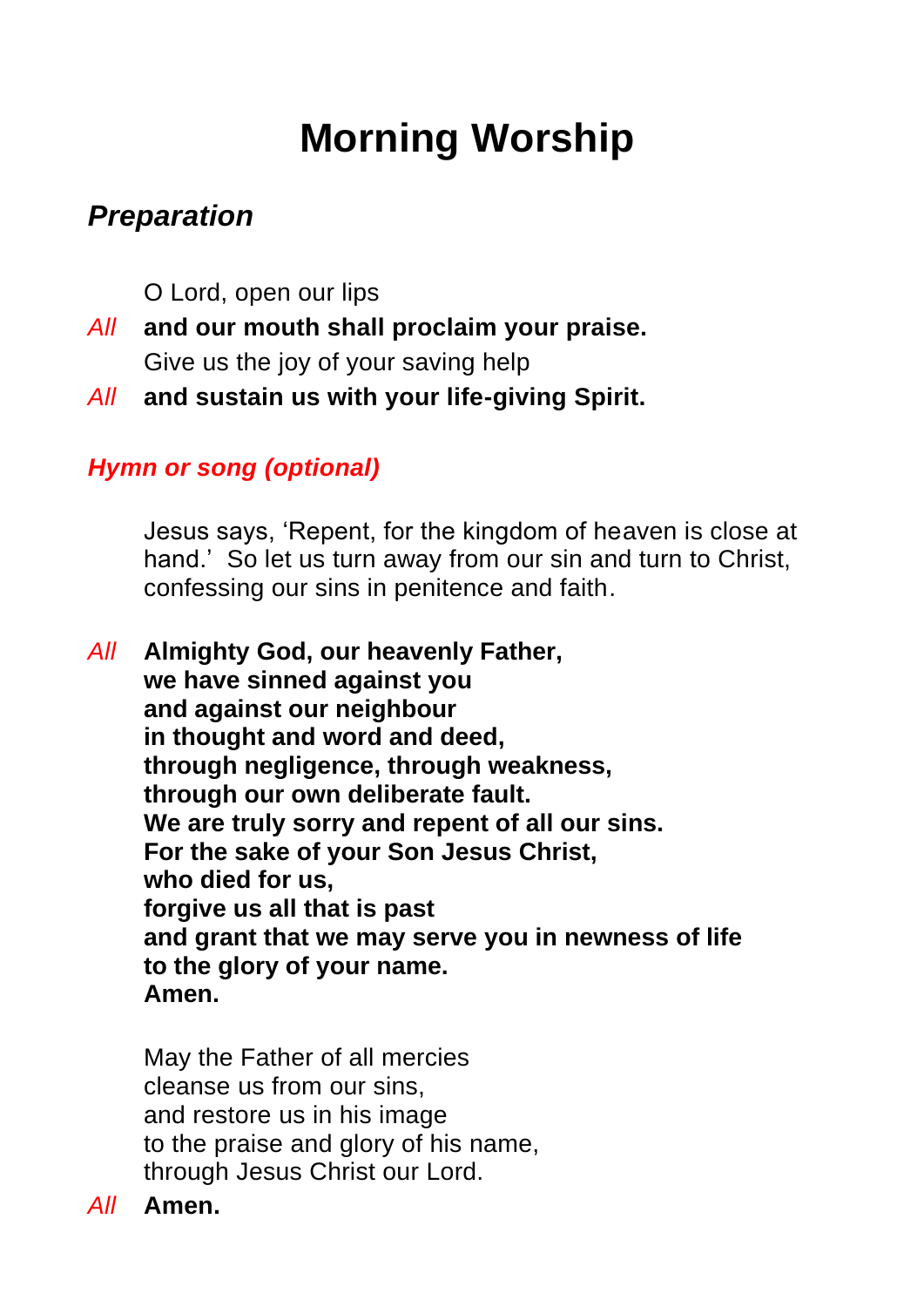Blessed is the Lord,

- *All* **for he has heard the voice of our prayer;** therefore shall our hearts dance for joy
- *All* **and in our song will we praise our God.**

#### *This prayer of thanksgiving may be said*

Blessed are you, Lord our God, creator and redeemer of all; to you be glory and praise for ever. From the waters of chaos you drew forth the world and in your great love fashioned us in your image. Now, through the deep waters of death, you have brought your people to new birth by raising your Son to life in triumph. May Christ your light ever dawn in our hearts as we offer you our sacrifice of thanks and praise. Blessed be God, Father, Son and Holy Spirit:

#### *All* **Blessed be God for ever.**

### *Hymn or song (optional)*

#### *This opening prayer may be said*

The night has passed, and the day lies open before us; let us pray with one heart and mind.

### *Silence is kept.*

As we rejoice in the gift of this new day, so may the light of your presence, O God, set our hearts on fire with love for you; now and for ever.

*All* **Amen.**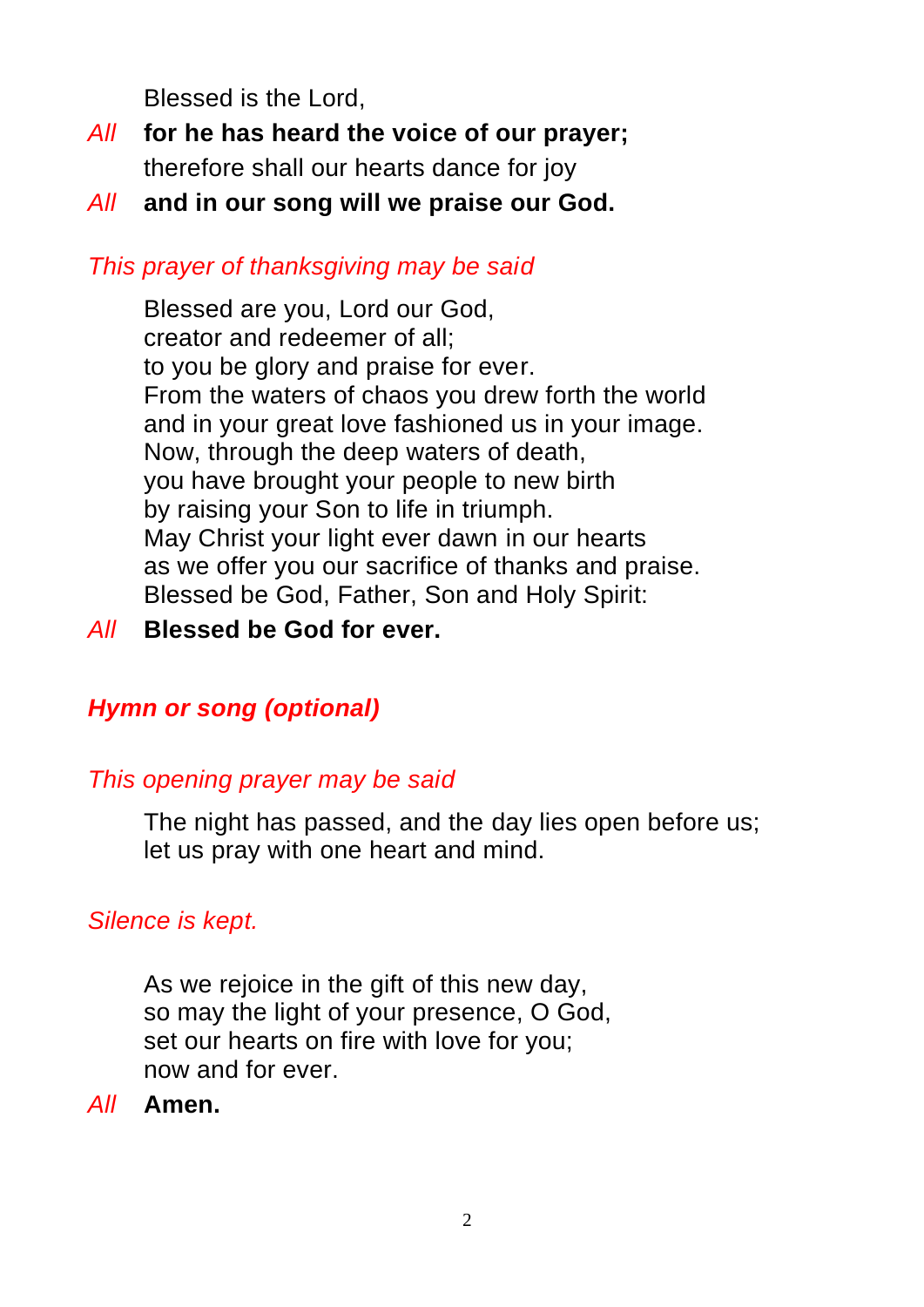# *The Word of God*

## Psalmody

*The appointed psalm is said (please see Welcome sheet).*

*The psalm may end with*

Glory to the Father and to the Son and to the Holy Spirit; as it was in the beginning is now and shall be for ever. Amen.

Scripture Readings

*(Please see Welcome sheet.)*

*The readings may be followed by a time of silence.*

*The reader may say*

This is the word of the Lord.

*All* **Thanks be to God.**

*This responsory may be used*

Awake, O sleeper, and arise from the dead.

- *All* **And Christ shall give you light.** You have died and your life is hid with Christ in God.
- *All* **Awake, O sleeper, and arise from the dead.** Set your minds on things that are above, not on things that are on the earth.
- *All* **And Christ shall give you light.** When Christ our life appears you will appear with him in glory.
- *All* **Awake, O sleeper, and arise from the dead, and Christ shall give you light.**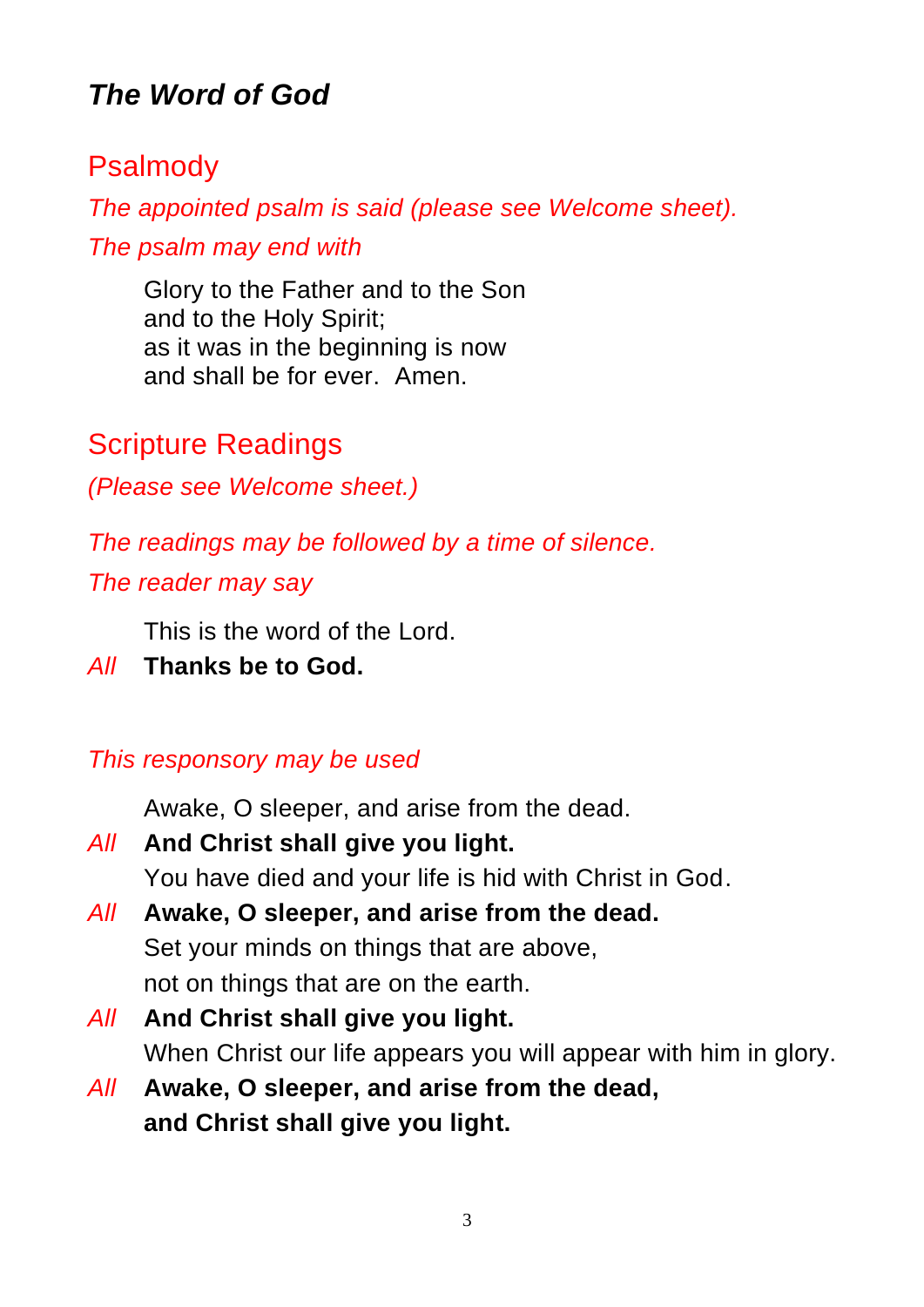# Gospel Canticle

### *The Benedictus (The Song of Zechariah) is said*

- 1 Blessed be the Lord the God of Israel, ♦ who has come to his people and set them free.
- 2 He has raised up for us a mighty Saviour, ♦ born of the house of his servant David.
- 3 Through his holy prophets God promised of old ♦ to save us from our enemies,

from the hands of all that hate us,

- 4 To show mercy to our ancestors, ♦ and to remember his holy covenant.
- 5 This was the oath God swore to our father Abraham: ♦ to set us free from the hands of our enemies,
- 6 Free to worship him without fear, ♦ holy and righteous in his sight all the days of our life.
- 7 And you, child, shall be called the prophet of the Most High, ♦ For you will go before the Lord to prepare his way,
- 8 To give his people knowledge of salvation ♦ by the forgiveness of all their sins.
- 9 In the tender compassion of our God ♦ the dawn from on high shall break upon us,
- 10 To shine on those who dwell in darkness and the shadow of death, ♦

and to guide our feet into the way of peace.

*Luke 1.68–79*

Glory to the Father and to the Son and to the Holy Spirit; as it was in the beginning is now and shall be for ever. Amen.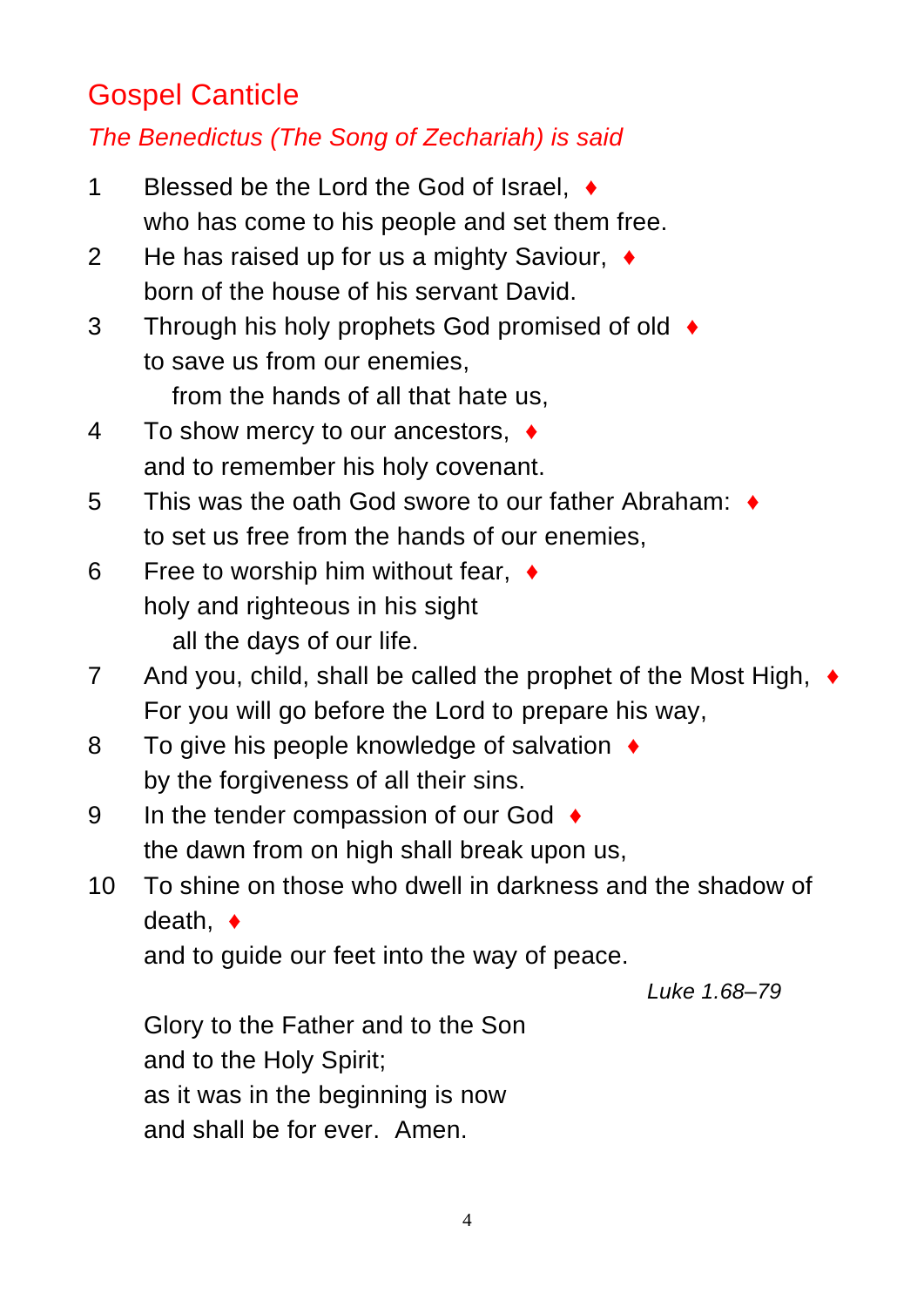# The Sermon *(Please see separate sheet.)*

# The Creed

*All* **I believe in God, the Father almighty, creator of heaven and earth. I believe in Jesus Christ, his only Son, our Lord, who was conceived by the Holy Spirit, born of the Virgin Mary, suffered under Pontius Pilate, was crucified, died, and was buried; he descended to the dead. On the third day he rose again; he ascended into heaven, he is seated at the right hand of the Father, and he will come to judge the living and the dead. I believe in the Holy Spirit, the holy catholic Church, the communion of saints, the forgiveness of sins, the resurrection of the body, and the life everlasting. Amen.**

#### *Hymn or song (optional)*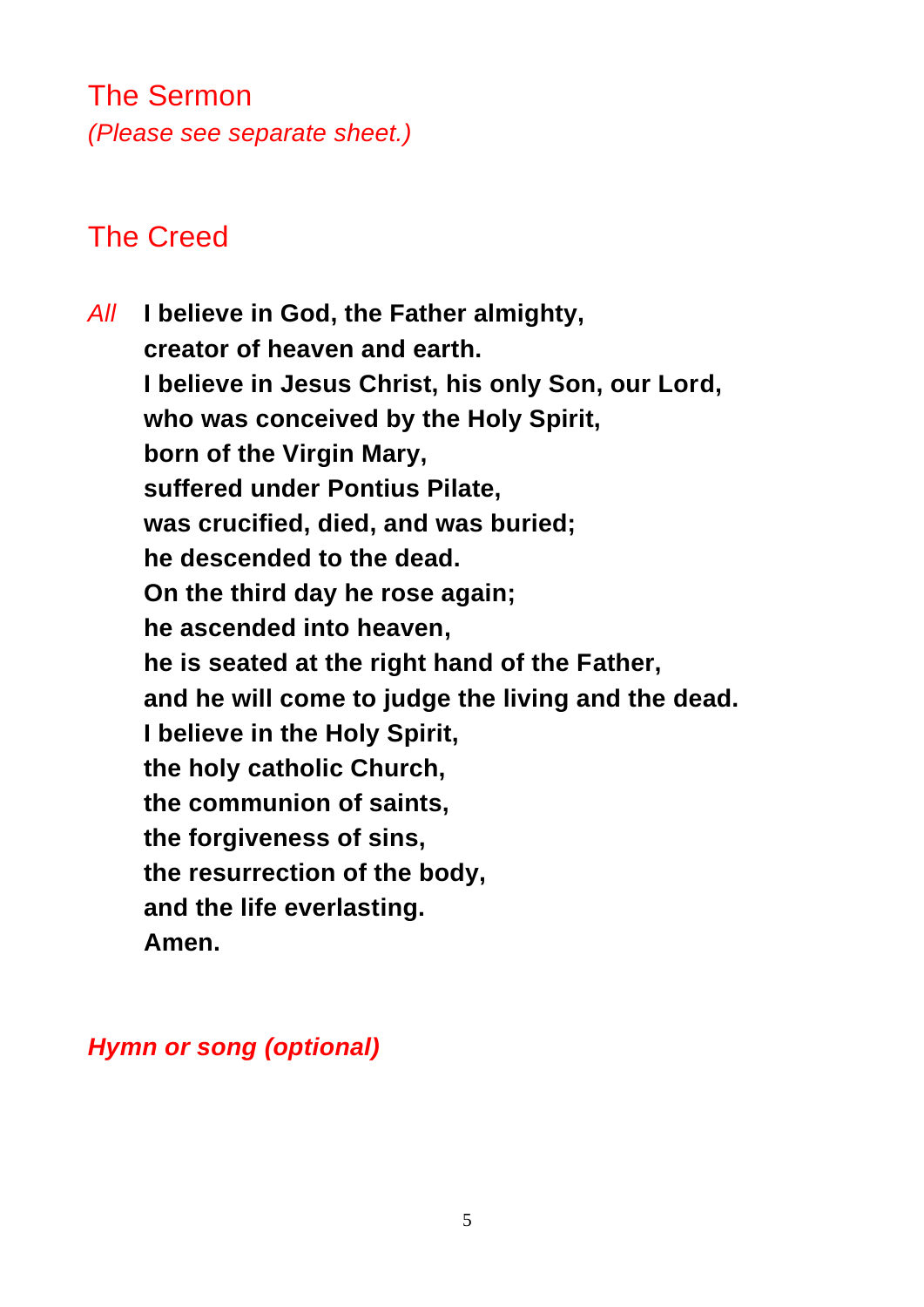# *Prayers*

*Intercessions are offered. The Collect / Prayer for Today is said (please see Welcome sheet). The Lord's Prayer is said*

Gathering our prayers and praises into one, let us pray with confidence as our Saviour has taught us

*All* **Our Father, who art in heaven, hallowed be thy name; thy kingdom come; thy will be done; on earth as it is in heaven. Give us this day our daily bread. And forgive us our trespasses, as we forgive those who trespass against us. And lead us not into temptation; but deliver us from evil. For thine is the kingdom, the power, and the glory for ever and ever. Amen.**

### *OR*

Gathering our prayers and praises into one, as our Saviour has taught us, so we pray

*All* **Our Father in heaven, hallowed be your name, your kingdom come, your will be done, on earth as in heaven. Give us today our daily bread.**